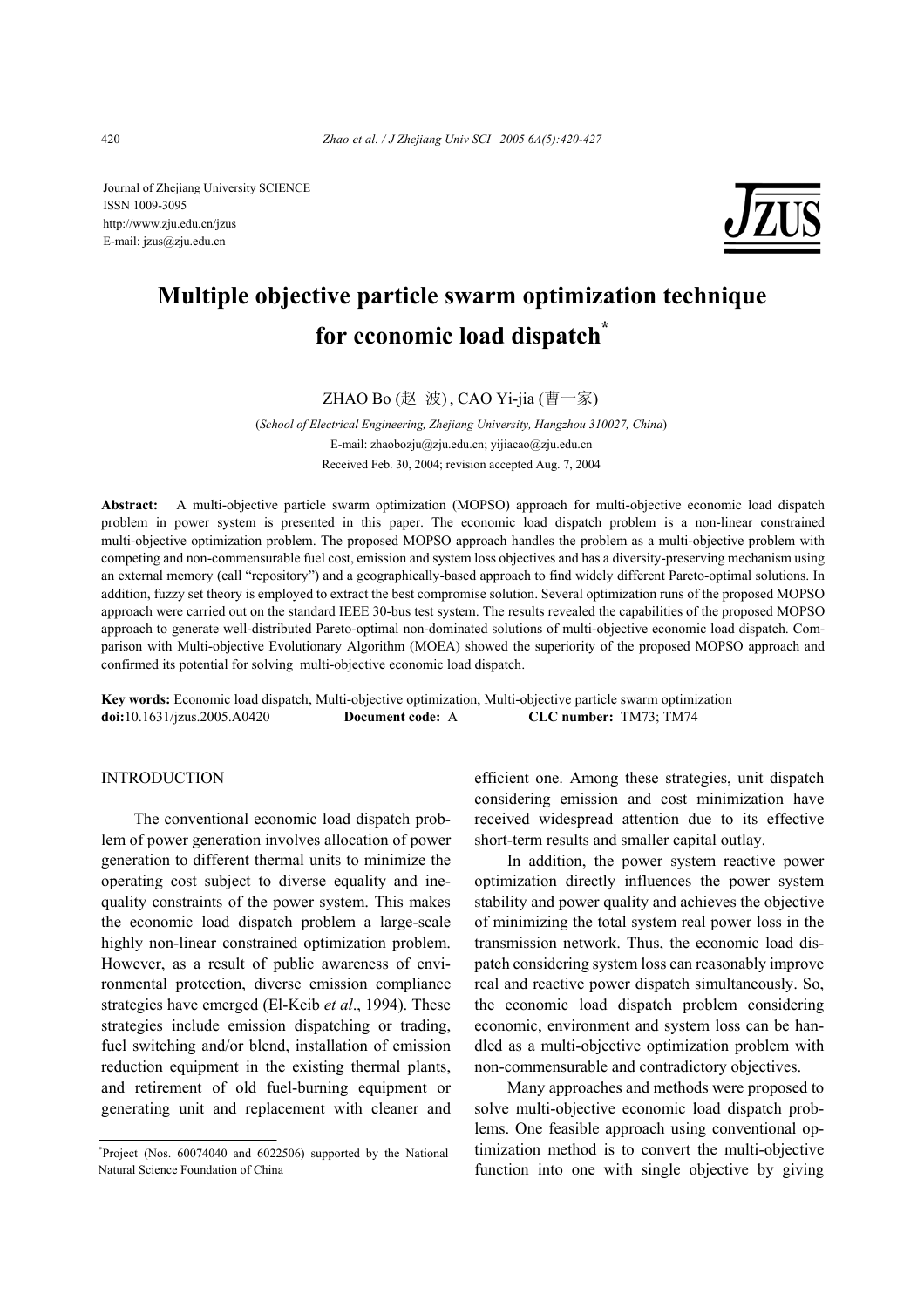relative weighting values (Dhillon *et al*., 1993); but in the absence of sufficient information about the current operating conditions, asking the decision makers to articulate their preferences for the objectives in the form of weighting factors is not easy. Furthermore, this method cannot be used in problem having a non-convex Pareto-optimal front. The ε-constraint method developed by Hsiao *et al*.(1994) to avoid this difficulty optimizes the most preferred objective and considers the other objectives as constraints bounded by some allowable levels  $\varepsilon$ . The most obvious weaknesses of this approach are that it is time-consuming and tends to find weakly non-dominated solutions. A fuzzy multi-objective optimization technique for economic and emission dispatch (EED) problem was developed by Srinivasan *et al*.(1994), but the solutions produced are sub-optimal and the algorithm does not provide a systematic framework for directing the search towards the Pareto-optimal front. A fuzzy satisfaction-maximizing decision approach was successfully applied to solve the bi-objective EED problem (Huang *et al*., 1997), but extension of the approach to include more objectives is a very big problem. The multi-objective search technique for the multi-objective EED problem proposed by Das and Patvardhan (1998) is computationally complex and time-consuming. In addition, there is no effort to avoid the search bias to some regions in the problem space, which may result in premature convergence. This degrades the Pareto-optimal front so more efforts should be focused on preserving the diversity of the non-dominated solutions.

The use and development of heuristics-based multi-objective optimization techniques have significantly grown. Since they use a population of solutions in their search, multiple Pareto-optimal solutions can, in principle, be found in one single run. These models can be efficiently used to eliminate most of the difficulties of classical methods (Goldberg, 1989; Coello, 1999). Particle swarm optimization (PSO) method is one of heuristics-based optimization techniques and was successfully applied in diverse optimization tasks, but has seldom been applied multi-objective optimization so far.

The improved multiple objective particle swarm optimization (MOPSO) method proposed here to solve the economic load dispatch problem is relatively simple to implement, is population-based, uses an external memory (called "repository") and a geographically-based approach to maintain the diversity of sets of Pareto-optimal solutions (Knowles and Corne, 2000). A fuzzy-based mechanism is employed to extract the best compromise solution. In order to demonstrate the effectiveness of the proposed MOPSO approach, the IEEE 30-bus system is taken as the example. Objectives selected are economy, and minimal environmental impact and system loss.

## PROBLEM FORMULATION

In this section, we shall formulate the optimization problems in power system economic load dispatch that have multiple non-commensurable objectives. In what follows, the performance indices together with the equality and inequality constraints pertaining to the power system optimization problems will be described.

#### **Objectives**

In optimizing economic load dispatch, the three most important evaluation indices economy, environment impact and total real power loss.

1. Minimization of fuel cost. The fuel cost of the system can be regarded as on essential criterion for economic feasibility. The fuel cost curve is assumed to be approximated by a quadratic function of generator real power output as

$$
F_1 = \sum_{i=1}^{N} (a_i + b_i P_{Gi} + c_i P_{Gi}^2) \, (\$/h)
$$
 (1)

where,  $P_{Gi}$  is the real power output of an *i*th generator; *N* is the total number of generators;  $a_i$ ,  $b_i$ ,  $c_i$ , fuel cost curve coefficients of an *i*th generator, respectively.

2. Minimization of emission. The emission function can be presented as the sum of all types of emission considered, such as  $NO<sub>x</sub>$ ,  $SO<sub>2</sub>$ , thermal emission, etc., with suitable pricing or weighting on each pollutant emitted. In the present study, only one type of emission  $(NO<sub>x</sub>)$  is taken into account without loss of generality. The amount of  $NO<sub>x</sub>$  emission is given as a function of generator output, that is, the sum of a quadratic and exponential function: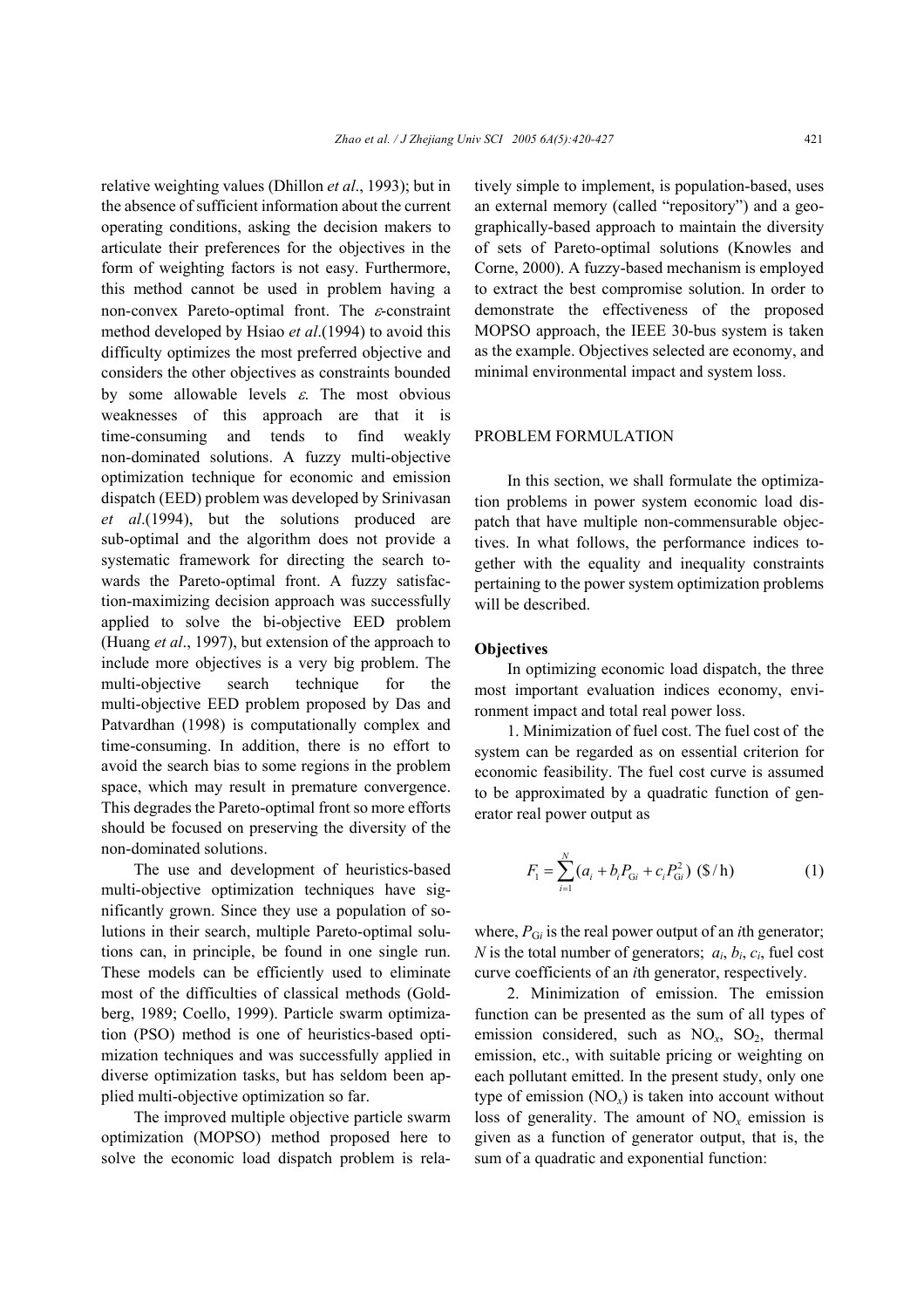$$
F_2 = \sum_{i=1}^{N} [10^{-2} (\alpha_i + \beta_i P_{Gi} + \gamma_i P_{Gi}^2) + \xi \exp(\lambda_i P_{Gi})]
$$
  
(ton/h) (2)

where,  $\alpha_i$ ,  $\beta_i$ ,  $\gamma_i$ ,  $\xi_i$ ,  $\lambda_i$ : coefficients of *i*th generator's NO*x* emission characteristic.

3. Minimization of total real power loss. The power system reactive power optimization result directly influences the power system stability and power quality. The objective of the reactive power dispatch is to minimize the real power loss in the transmission network, which can be described as follows:

$$
F_{3} = \sum_{k \in N_{E}} P_{k \text{Loss}} = \sum_{k \in N_{E}} g_{ij} (v_{i}^{2} + v_{j}^{2} - 2v_{i}v_{j} \cos \theta_{ij})
$$
 (3)

where,  $k=(i,j)$ ;  $i \in N_D$ ;  $j \in N_j$ .  $N_E$  is the set of numbers of network branches;  $N_D$  is the set of numbers of power demand bus;  $N_i$  is the set of numbers of buses adjacent to bus *j*, including bus *j*;  $g_{ij}$  is the conductance of the transmission line between buses *i* and *j*;  $\theta_{ij}$  is voltage angle difference between buses *i* and *j*;  $v_i$  and  $v_j$  are voltage magnitude of bus *i* and *j.*

# **Constraints**

1. Power balance constraints. The total power generation must cover the total demand  $P_D$  and the real power loss in the transmission lines  $P_{\text{LOSS}}$ . Hence,

$$
\sum_{i=1}^{N} P_{Gi} - P_{D} - P_{LOSS} = 0
$$
 (4)

2. Generation capacity constraints. For stable operation, the generator outputs and bus voltage magnitudes are restricted by lower and upper limits as follows:

$$
P_{G^{i_{\min}}} \le P_{Gi} \le P_{G^{i_{\max}}} \qquad i = 1,...,N
$$
  
\n
$$
Q_{G^{i_{\min}}} \le Q_{Gi} \le Q_{G^{i_{\max}}} \qquad i = 1,...,N
$$
  
\n
$$
V_{i_{\min}} \le V_i \le V_{i_{\max}} \qquad i = 1,...,N
$$
  
\n(5)

3. Security constraints. For secure operation, the transmission line loading  $S<sub>l</sub>$  is restricted by its upper limits as

$$
S_1 \le S_{\text{1max}} \qquad \qquad i = 1, \dots, n_1 \qquad \qquad (6)
$$

where  $n_1$  is the number of transmission lines.

## **Problem statement**

After incorporating the above objectives and constraints into the problem, the problem can be mathematically formulated as a non-linear constrained multi-objective optimization problem as follows:

$$
\min_{P_G} \{F_G, E_G, P_{\text{Loss}}\}\tag{7}
$$

subject to:

$$
h(x) = 0 \tag{8}
$$

$$
g(x) \le 0 \tag{9}
$$

where *g* and *h* are the equality and inequality constraints respectively.

## PSO AND MOPSO

# **PSO**

Kennedy and Eberhart (1995) first introduced the PSO method driven by the social behavior of organisms such as fish (schooling) and bird (flocking). PSO, as an optimization tool, provides a population-based search procedure in which individuals called particles change their positions with time. In a PSO system, the group is a community composed of all particles, and all particles fly around in a multidimensional search space. During flight, each particle adjusts its position according to its own experience. and the experience of neighboring particles, making use of the best position encountered by itself and its neighbors. The swarm direction of each particle is defined by the set of particles neighboring the particle and its historical experience.

Let *x* and *v* denote a particle position and its corresponding flight velocity in a search space, respectively. Therefore, the *i*th particle is represented as  $x_i=(x_{i1}, x_{i2}, \ldots, x_{id})$  in the *d*-dimensional search space. The best previous position of the *i*th particle is recorded and represented as *pbesti=*(*pbesti*1, *pbesti*2, *…*, *pbestid*). The index of the best particle among all the particles in the group is represented by the *gbest=*   $(gbest_1, gbest_2, ..., gbest_d)$ . The flight velocity for particle *i* is represented as  $v_i=(v_{i1}, v_{i2}, ..., v_{id})$ . The modified velocity and position of each particle can be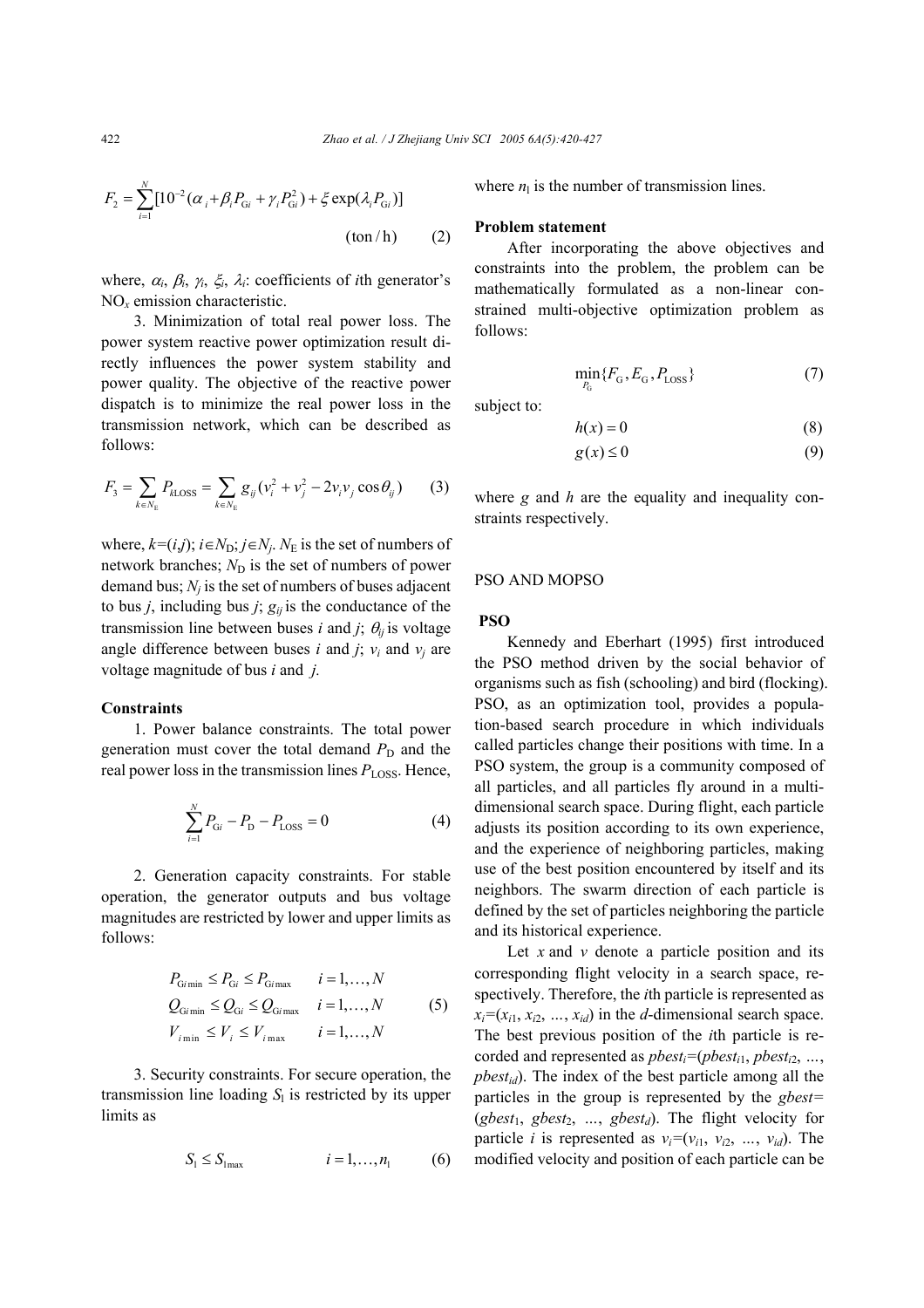calculated using the current velocity and the distance from *pbesti* to *gbest* as shown in the following formulas:

$$
v_{id}^{(t+1)} = w v_{id}^{(t)} + c_1 r_1 (pbest_{id} - x_{id}^{(t)}) + c_2 r_2 (gbest_d - x_{id}^{(t)})
$$
  
(10)  

$$
x_{id}^{(t+1)} = x_{id}^{(t)} + v_{id}^{(t+1)}, \ i = 1, 2, ..., n, \ d = 1, 2, ..., m
$$
 (11)

where  $w$ ,  $c_1$ ,  $c_2 \ge 0$ . *n* is the number of particles in a group; *m* is the number of members in a particle; *w* is the inertia weight factor;  $c_1$  and  $c_2$  are acceleration constants;  $r_1$  and  $r_2$  are two random numbers within the range [0,1];  $v_{id}^{(t)}$ ,  $x_{id}^{(t)}$  are the velocity and the current of particle *i* in the *d*th-dimensional search space at iteration *t*, respectively.

# **MOPSO**

In this paper, we improved the PSO method to facilitate a multi-objective approach. The important part in multi-objective particle swarm optimization (MOPSO) is to determine the best global particle for each particle *i* of the population. In the single-objective PSO, the global best particle is determined easily by selecting the particle with the best position. Since multi-objective optimization problems have a set of Pareto-optimal solutions as the optimum solutions, each particle of the population should use Pareto-optimal solutions as basis to select one of its global best particle (Parsopoulos and Vrahatis, 2002; Coello and Lechuga, 2003).

In this study, the proposed MOPSO method is inspired by more recent developments in the Multi-objective Evolutionary Algorithm (MOEA) literature. Two repositories are maintained in addition to the search population. One of the global best individuals found so far by the search process, and one containing a single local best for each member of the swarm (as in standard PSO). A truncated archive is used to store the global individuals. This archive uses the method from Knowles and Corne (2000) to separate the objective function space into a number of hypercubes (an adaptive grid), with the most densely populated hypercubes truncated if the archive exceeds its membership threshold. The archive also facilitates the selection of a global best for any particular individual (Fieldsend and Singh, 2002). The fitness value given to each hypercube that contains archive members is equal to dividing any number *x>*1 by the number of resident particles. Thus, a more densely populated hypercube is given a lower score. Selection of a global best for a particle is then based on roulette wheel selection of a hypercube first (according to its score), and then uniformly choosing a member of that hypercube.

After incorporating the above modifications, the detailed computational flow of MOPSO technique for economic load dispatch problem can be described in the following steps.

Step 1: Input parameters of system, and specify the lower and upper boundaries of each variable.

Step 2: Initialize randomly the speed and position of each particle and maintain the particles within the search space.

Step 3: For each particle of the population, employ the Newton-Raphson power flow analysis method to calculate power flow and system transmission loss, and evaluate each of the particles in the population.

Step 4: Store the positions of the particles that represent non-dominated vectors in the repository NOD.

Step 5: Generate hypercubes of the search space explored so far, and locate the particles using these hypercubes as a coordinate system where each particle's coordinates are defined according to the values of its objective function.

Step 6: Initialize the memory of each particle in which a single local best for each particle is contained (this memory serves as a guide to travel through the search space. This memory is stored in the other repository PBEST).

Step 7: Update the time counter *t=t+*1.

Step 8: Determine the best global particle *gbest*  for each particle *i* from the repository NOD. First, those hypercubes containing more than one particle are assigned a fitness value equal to the result of dividing any number  $x>1$  by the number of particles that they contain. Then, we apply roulette wheel selection using these fitness values to select the hypercube from which we will take the corresponding particle. Once the hypercube has been selected, we select randomly a particle as the best global particle *gbest* for particle *i* within such hypercube (Fieldsend *et al*., 2003).

Step 9: Compute the speed and its new position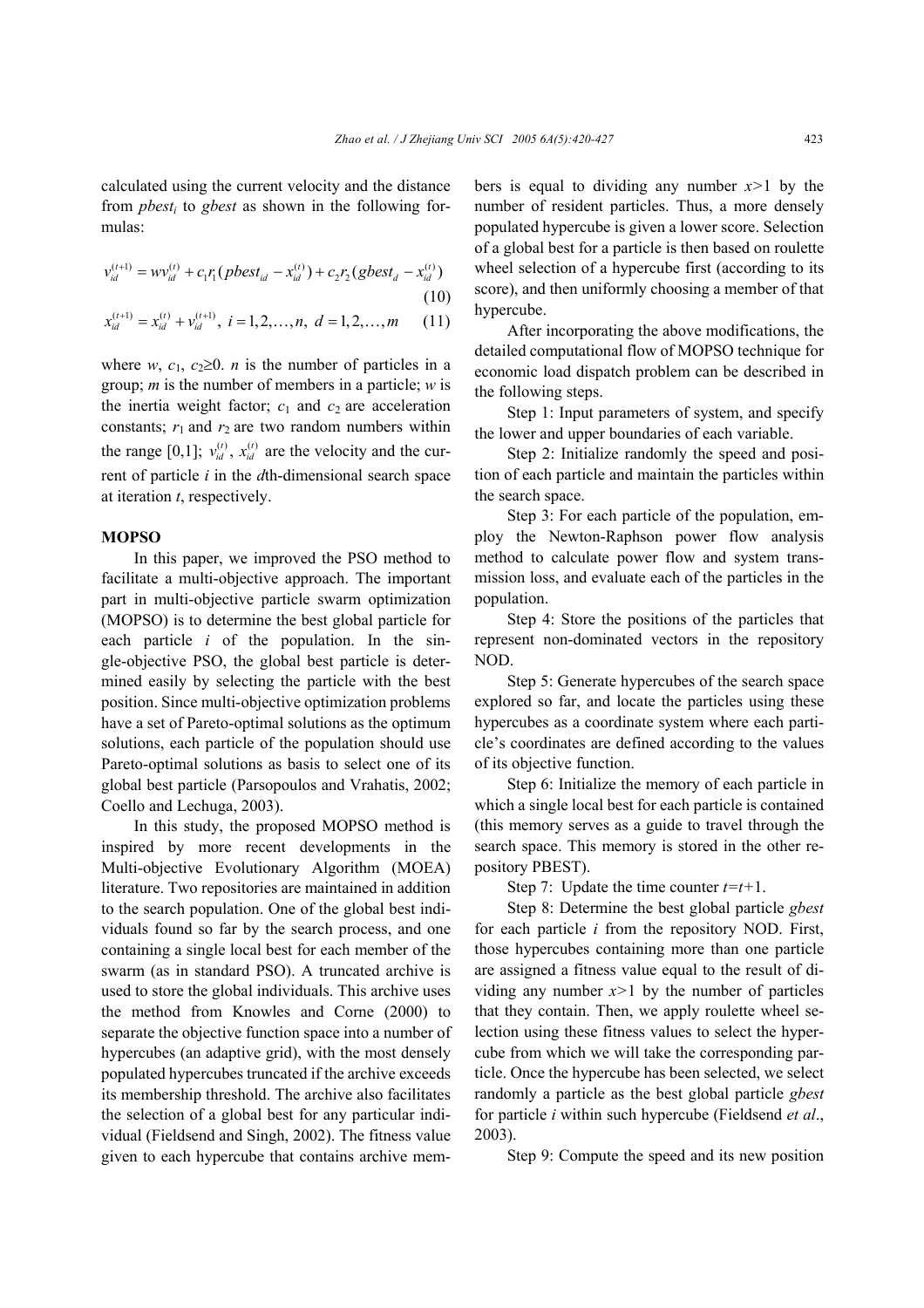of each particle using Eqs.(10) and (11), and maintain the particles within the search space in case they go beyond its boundaries.

Step 10: Evaluate each particle in the population by the Newton-Raphson power flow analysis method.

Step 11: Update the contents of the repository NOD together with the geographical representation of the particles within the hypercubes. This update consists of inserting all the currently nondominated locations into the repository. Any dominated locations from the repository are eliminated in the process. Since the size of the repository is limited, whenever it gets full, a secondary criterion for retention is applied: those particles located in less populated areas of objective space are given priority over those lying in highly populated regions.

Step 12: Update the contents of the repository PBEST. If the current position of the particle is dominated by the position in the repository PBEST, then the position in the repository PBEST is kept; otherwise, the current position replaces the one in memory; if neither of them is dominated by the other, one of them is randomly selected.

Step 13: If the maximum iterations *iter*<sub>max</sub> are satisfied then go to Step 14. Otherwise, go to Step 7.

Step 14: Input a set of the Pareto-optimal solutions from the repository NOD.

## **Best compromise solution**

Optimization of the above-formulated objective functions using MOPSO, yields not a single optimal solution, but a set of Pareto optimal solutions, in which one objective cannot be improved without sacrificing other objectives. For practical applications, however, we need to select one solution, which will satisfy the different goals to some extent. Such a solution is called best compromise solution. One of the challenging factors of the tradeoff decision is the imprecise nature of the decision maker's judgment.

Hence, the membership functions are introduced to represent the goals of each objective function (Niimura and Nakashima, 2003). Usually, a membership function for each of the objective functions is defined by the experiences and intuitive knowledge of the decision maker. In this work, a simple linear membership function was considered for each of the objective functions. The membership function is now defined as:

$$
u_i = \begin{cases} 1 & F_i \le F_i^{\min} \\ \frac{F_i^{\max} - F_i}{F_i^{\max} - F_i^{\min}} & F_i^{\min} < F_i < F_i^{\max} \\ 0 & F_i \ge F_i^{\max} \end{cases} \tag{12}
$$

where  $F_i^{\text{min}}$  is value of an original objective function *i* that is supposed to be completely satisfactory, and  $F_i^{\text{max}}$  is the value of the objective function that is clearly unsatisfactory to the decision maker. Therefore, the membership function represents the degree of achievement of the original objective function as a value between 0 and 1 with  $u_i=1$  as completely satisfactory and  $u_i=0$  as unsatisfactory. Such a linear membership function represents the decision maker's fuzzy goal of achievement, and at the same time scales the original objective functions with different physical units into the measure of  $0 \sim 1$ . Fig.1 illustrates a typical shape of the membership function.



**Fig.1 The membership function system** 

For each non-dominated solution *k*, the normalized membership function  $u^k$  is calculated as

$$
u^{k} = \frac{\sum_{i=1}^{N_{\text{obj}}} u_{i}^{k}}{\sum_{k=1}^{M} \sum_{i=1}^{N_{\text{obj}}} u_{i}^{k}}
$$
(13)

where *M* is the number of non-dominated solutions, and  $N_{\text{obj}}$  is the number of the objective functions. The function  $u^k$  in Eq.(13) can be represented as a fuzzy cardinal priority ranking of the non-dominated solutions. The solution that attains the maximum membership  $u^k$  in the fuzzy set can be chosen as the best compromise solution or that having the highest car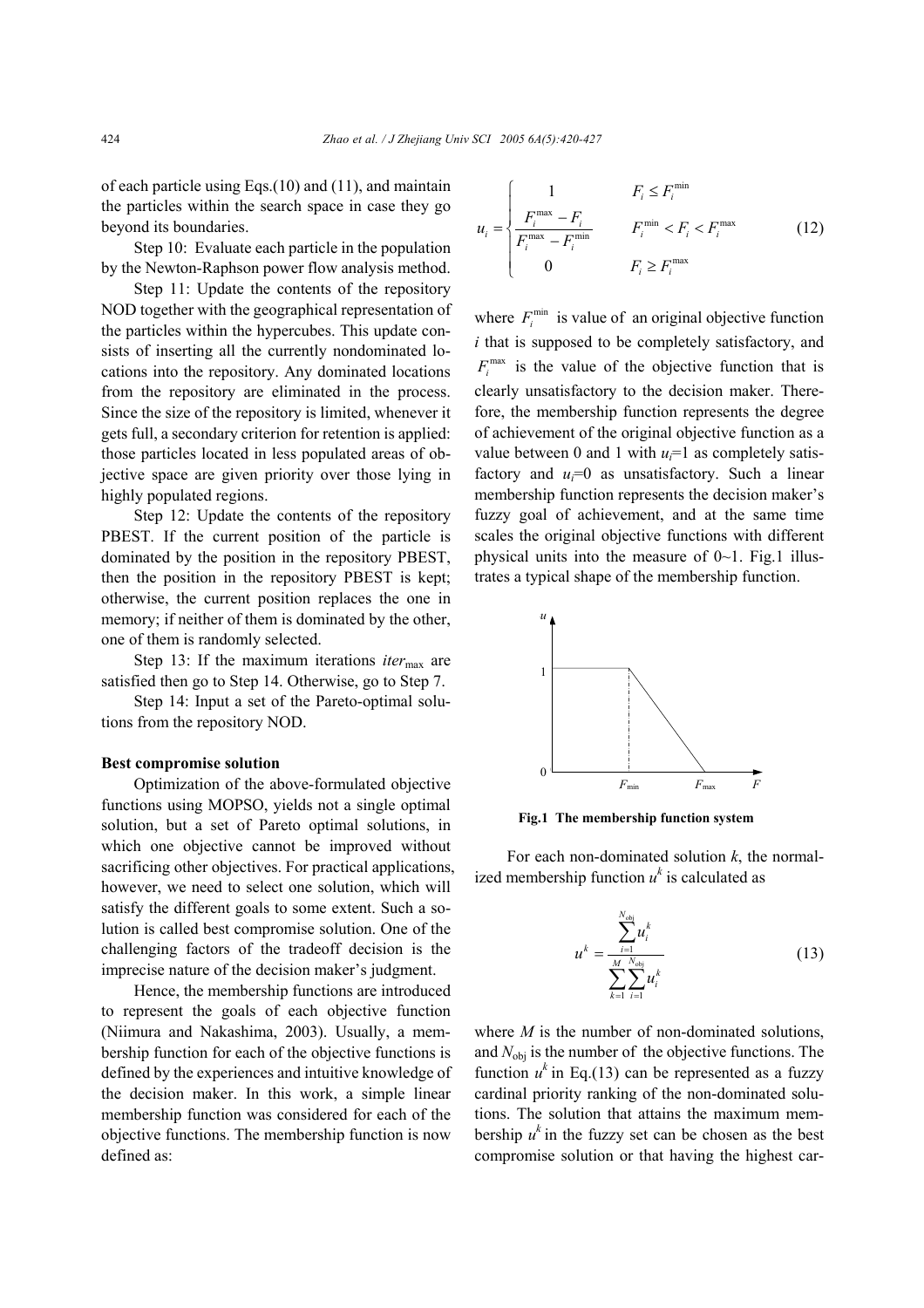dinal priority ranking.

# **Parameters of the proposed approach**

The techniques and all simulations developed in this study were implemented on 4.0 GHz PC using MATLAB language. On all optimization runs, the population size *n* and the maximum number of iterations *iter*max were selected as 200 and 100, respectively. To determine the number of hypercubes that will be generated in objective function space, the number of divisions is recommended to be 30 to 50 according to much experience with MOPSO. Size of the repository is determined according to the number of non-dominated solutions.

# RESULTS AND DISCUSSIONS

In this section, some numerical examples are provided to highlight the main features of the proposed MOPSO approach. The test system considered is shown in Fig.2 and was derived from the standard IEEE 30-bus 6-generator test system (detailed data given in Zimmerman and Gan, 1997). The values of the fuel and emission coefficients are given in Tables 1 and 2.

Initially, minimum and maximum values of each original objective function are computed in order to



Fig.2 Single-line diagram of IEEE 30-bus test system

obtain the last compromise solution. Minimum values of the objectives are obtained by giving full consideration to one of the objectives and neglecting the others. In this study, we considered three objective functions. So, fuel cost, emission and system loss are optimized individually to obtain minimum values of the objectives. Owing to the conflicting nature of the objectives, emission and system loss have maximum values when fuel cost is minimum. The minimum and maximum values of the objectives are given in Table 3.

The two tests presented below are relevant to the solution of multi-objective economic load dispatch problem with two objective functions and three objective functions.

## **Fuel cost and emission**

At first, we only considered two objective functions: fuel cost and emission. Economic emission load dispatch has received much attention in multi-objective economic dispatch research. For comparison, the Multi-objective Evolutionary Algorithm (MOEA) was applied to find the Pareto-optimal solutions. Crossover and mutation probabilities were

|  |  | Table 1 The generating cost functions |  |  |
|--|--|---------------------------------------|--|--|
|--|--|---------------------------------------|--|--|

| Generator | $F = a + bP_{G} + cP_{G}^{2}(\$/h)$ |     |     | $P_{\text{G max}}$ | $P_{\text{G min}}$ |
|-----------|-------------------------------------|-----|-----|--------------------|--------------------|
| No.       | a                                   | h   | C   | (MW)               | (MW)               |
|           | 10                                  | 200 | 100 | 150                | 5                  |
| 2         | 10                                  | 150 | 120 | 150                | 5                  |
| 3         | 20                                  | 180 | 40  | 150                | 5                  |
| 4         | 10                                  | 100 | 60  | 150                | 5                  |
| 5         | 20                                  | 180 | 40  | 150                | 5                  |
| 6         | 10                                  | 150 | 100 | 150                | 5                  |

**Table 2 The generating emission functions** 

| Generator      | $E = 10^{-2}(\alpha + \beta P_{\rm G} + \gamma P_{\rm G}^2) + \xi \exp(\lambda P_{\rm G})$ (ton/h) |          |       |          |       |
|----------------|----------------------------------------------------------------------------------------------------|----------|-------|----------|-------|
| No.            | $\alpha$                                                                                           | ß        | γ     |          | λ     |
| 1              | 4.091                                                                                              | $-5.543$ | 6.490 | $2.0e-4$ | 2.857 |
| $\mathfrak{D}$ | 2.543                                                                                              | $-6.047$ | 5.638 | $5.0e-4$ | 3.333 |
| 3              | 4.258                                                                                              | $-5094$  | 4.586 | $1.0e-6$ | 8.000 |
| 4              | 5.326                                                                                              | $-3550$  | 3.380 | $2.0e-3$ | 2.000 |
| 5              | 4.258                                                                                              | $-5.094$ | 4.586 | $1.0e-6$ | 8.000 |
| 6              | 6 1 3 1                                                                                            | $-5.555$ | 5.151 | $1.0e-5$ | 6.667 |

**Table 3 The minimum and maximum values of the objective**

|                  | MAX      | МIN      |
|------------------|----------|----------|
| Fuel cost (\$)   | 640.6426 | 606.6090 |
| Emission (ton)   | 0.2248   | 0.1955   |
| System loss (MW) | 2.8758   | 1.7154   |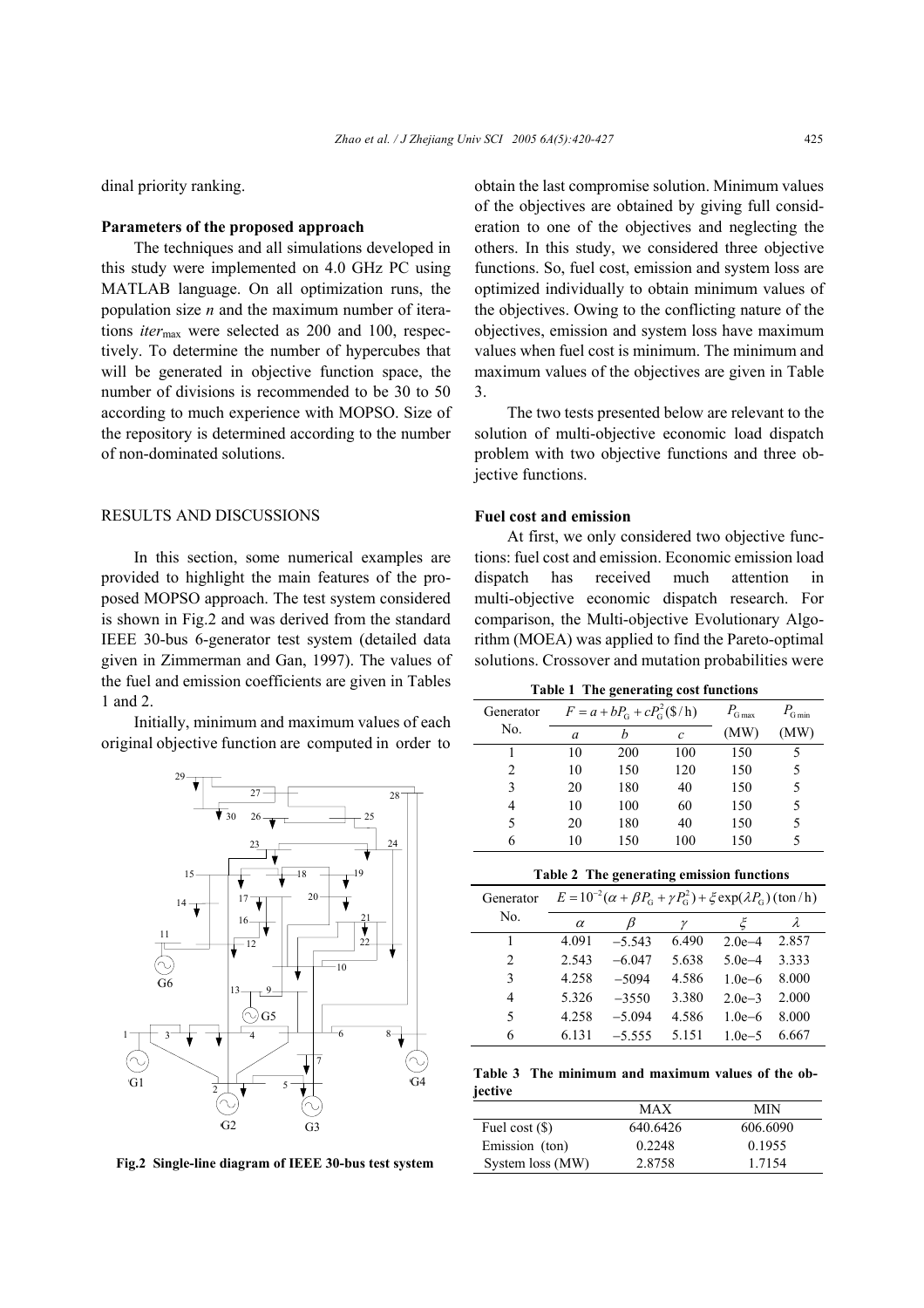selected as 0.7 and 0.01, respectively. In the same objective functions and system network, MOEA and MOPSO were run to generate 100 non-dominated solutions. The Pareto-optimal front of MOEA is shown in Fig.3. The distribution of the non-dominated solutions in the Pareto-optimal front using the proposed MOPSO is shown in Fig.4. It is clear that the solutions are diverse and well distributed over the trade-off curve. Comparison of Figs.3 and 4 showed that the non-dominated solutions of the proposed MOPSO approach have better diversity characteristics and better non-dominated solutions.



**Fig.3 Pareto-optimal front using MOEA algorithm in case**



**Fig.4 Pareto-optimal front using MOPSO algorithm in**

Figs.3 and 4 show the relationship (trade-off curve) of the fuel cost and emission objectives of non-dominated solutions obtained by MOEA and MOPSO approaches. By definition in multi-objective problems, a non-dominated solution is a feasible solution; at least one of whose objective values is better than the corresponding objective of all the other feasible solutions. The non-dominated solutions are those from which the multi-objective decision algorithm attempts to select the best compromise solution according to the preferences of the decision makers. Consequently, the two objectives of all the non-dominated solutions are located along the left and lower boundaries of the feasible domain as minimization is desired. The fuel costs of the non-dominated solutions thus appear to be inversely proportional to their emissions, as illustrated in Figs.3 and 4.

In Table 3, the membership functions given in Eqs.(12) and (13) are used to evaluate each member of the Pareto-optimal set. Then, the best compromise solution with maximum value of membership function can be extracted. This procedure was applied in both algorithms and the best compromise solutions are given in Table 4. It is quite evident that the proposed MOPSO approach yields better compromise solutions and higher degree of satisfaction.

**Table 4 The best compromise solutions of the both algorithms**

|                  | <b>MOEA</b> | <b>MOPSO</b> |
|------------------|-------------|--------------|
| $P_{G1}$         | 43.6778     | 72.3630      |
| $P_{\rm G2}$     | 36.7739     | 36.7010      |
| $P_{G3}$         | 57.0801     | 57.1720      |
| $P_{G4}$         | 73.1756     | 74.6390      |
| $P_{GS}$         | 53.4934     | 50.2620      |
| $P_{G6}$         | 43.2479     | 43.4560      |
| Fuel cost $(\$)$ | 615.2835    | 614.9100     |
| System loss (MW) | 0.2038      | 0.2037       |

## **Fuel cost, emission and system loss**

This case demonstrates the relationships between fuel cost, emission and system loss. This example is more complex than the previous case, because the size of the Pareto set is higher (150 non-dominated solutions) and the number of the objective functions is three. The distribution of the non-dominated solutions in Pareto-optimal front using the proposed MOPSO is shown in Fig.5 clearly showing the relationships among fuel cost, emission, and transmission. Because the three objective functions are naturally conflicting objectives, the attempt at decreasing fuel cost gives an operating point closer to the higher emission and the higher system loss. Thus, the best compromise solution is chosen from the set of Pareto optimal solutions in order to obtain the compromise operating point in the power system. The best compromise solution is given in Table 5.